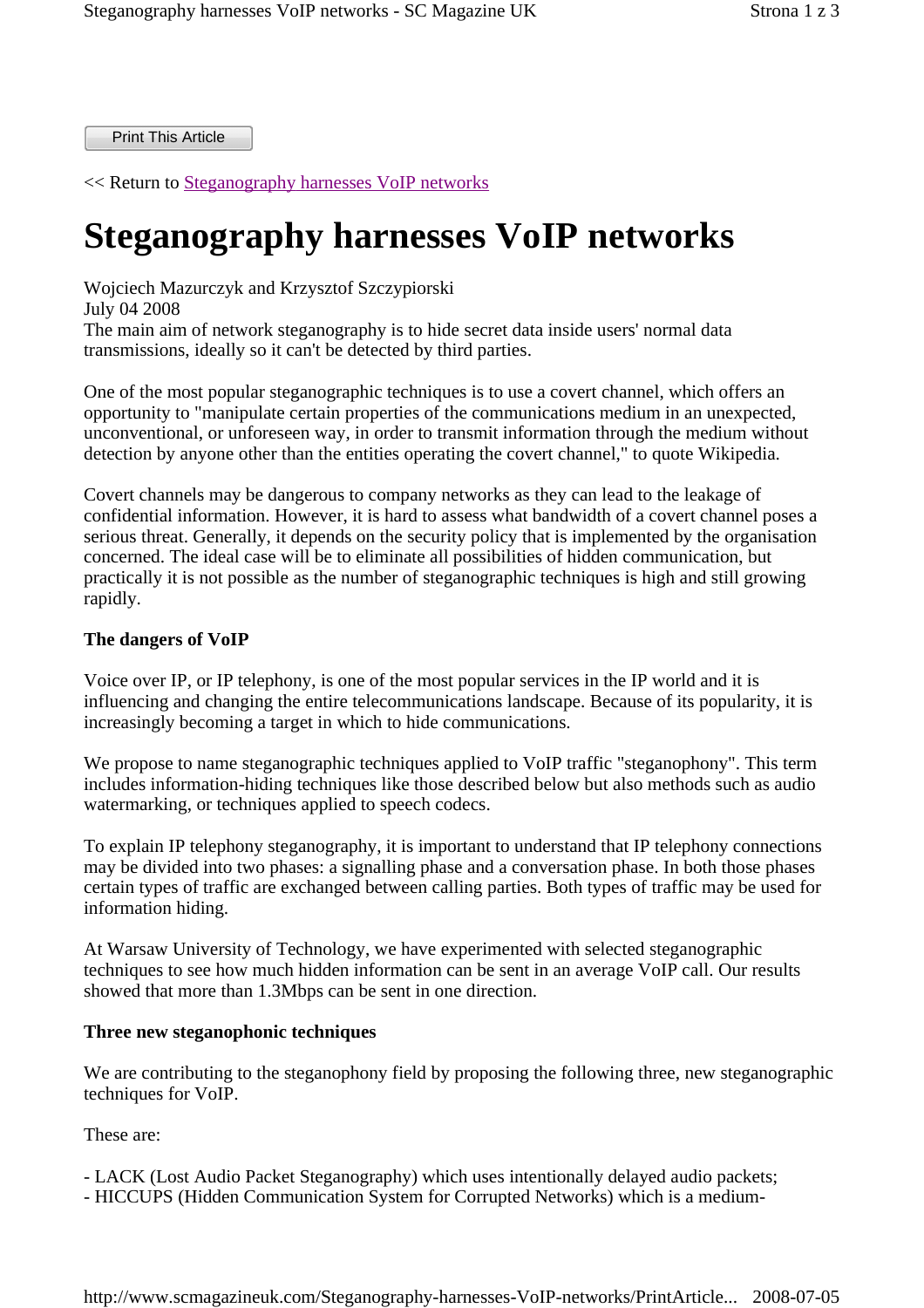dependent steganographic technique for VoWLAN (Voice over Wireless LAN); - SIP/SDP (Session Initiation/Description Protocol - protocols from the signalling phase of the call) and RTP/RTCP (Real-Time Transport/Control Protocol - protocols from the conversation phase) steganography, which utilises the syntax and semantics of those protocols, such as free/unused fields.

# **LACK**

The proposed method utilises a feature of VoIP where excessively delayed packets are not used for reconstruction of the conversation at the receiver (the packets are considered useless and discarded).

To take advantage of this technique, some packets are selected from the audio stream and intentionally delayed before transmitting. If we are sure that the delay of such packets is considered excessive at the receiver (which is not aware of the hidden communication), the payload of the intentionally delayed packets may be used to transmit secret information to other receivers which are aware of the procedure.

# **HICCUPS**

HICCUPS is a generic steganographic framework for wireless LAN and it can be used in voice over wireless LAN (VoWLAN) deployments. In HICCUPS, information is exchanged in data payloads of frames with intentionally created bad checksums. Normally, stations, which do not belong to the hidden group, discard corrupted frames with bad frame checksums, but in HICCUPS these frames carry hidden data. This method gives the opportunity of creating additional on-demand bandwidth for steganographic purposes.

## **RTP/RTCP/SIP/SDP steganography**

This type of steganography covers a wide range of information hiding techniques including popular techniques based on IP or TCP protocols, for which the main idea is to use free or unused fields of these protocols.

We have shown how these techniques may be applied to VoIP signalling protocols (like SIP/SDP) or protocols used in the conversation phase of the call (RTP/RTCP). This information hiding technique can be detected, for example, by using active wardens. An active warden is a system or process similar to a firewall which attempts to eliminate hidden communications.

We propose a technique, which we have called security mechanism steganography, for which security countermeasures like active wardens do not work. The main aim of security mechanism steganography is to exploit the fields in VoIP protocols which carry security information that is utilised to provide security services, for example authentication.

By altering the security data, such as authentication tags, in each RTP packet, hidden communication is possible. Moreover, because data in these fields is almost random, it is hard to detect whether they carry real security data, or hidden information. Thus most steganalysis methods will fail to uncover this type of secret communication.

No real-world steganographic method is perfect: whatever the method, the hidden information can be potentially discovered. In general, the more hidden information is inserted into the normally transmitted data, the greater the chance it will be detected. But because the number of steganographic methods is high, and there is no single method to detect them, we should consider steganography in VoIP as a threat to organisations' security.

## **About the authors**

Wojciech Mazurczyk holds a BSc and MSc in telecommunications, both from Warsaw University of Technology. He is now pursuing a PhD at WUT in network security focusing on information hiding